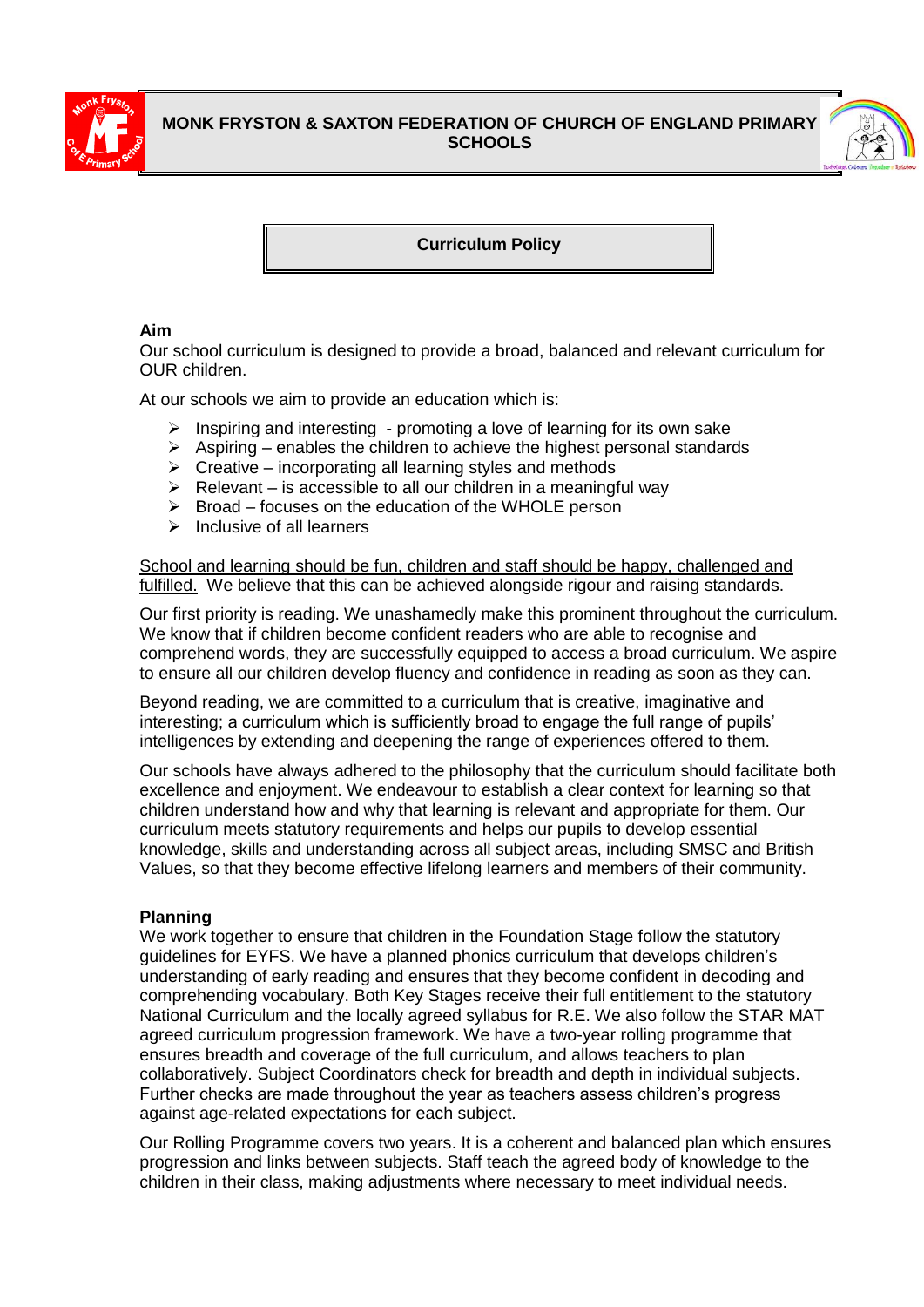Medium Term plans provide the detailed learning objectives and activities for each subject. Expected learning outcomes are grounded in an understanding of achieving key knowledge, skills and understanding to enable children to progress with their learning.

Short Term plans are the teachers daily or weekly plans which are for their personal use. These cross reference to Medium Term Plans to ensure rigour, coverage, pace, progress and depth of learning.

Teachers use learning objectives and expectations for their year group in their own planning, and understand how to broaden and deepen learning experiences in order to ensure children make progress and achieve highly. Sometimes, objectives from other yeargroups will be used as a guide to meet the needs of individual learners.

We believe that, where possible, links should be made between subjects. The integrity and distinct features of individual subjects are retained but where subjects can be naturally taught together or alongside each other we plan to do so. This also supports the development of an extensive vocabulary. For example, much of our work in Art or Design Technology is linked to work in History or Geography. Spiritual, Moral, Social and Cultural education (SMSC) will be integrated into all our themes so that children develop necessary social skills, beliefs and values that enable them to become contributory members of society.

Subjects are not always taught weekly; a professional judgement is made whether the subject is taught in blocks of time or in regular lessons. We ensure that the curriculum is planned to cover pupils' entitlement to all the National Curriculum programmes of study during the course of a year and Key Stage, and teachers use time effectively to cover each subject matter in a manageable and meaningful way. We do not necessarily teach every subject each term, but will ensure that children receive their full entitlement during the course of a year and a Key Stage. We can achieve more depth of learning by working in this way, and linking subjects provides motivation and opportunity to apply the knowledge, skills and understanding gained in one subject area in another.

We encourage children to take an active role in planning the curriculum and plans can be changed and adapted to meet the interests and needs of the children.

#### **The Curriculum: Planning for Excellence**

All teachers plan at least 3 main topics each year. These have flexible timing, and mini topics may slot in.

In KS2 topics may have a specific focus: Eg. Topic 1 – Historical Topic 2 – Geographical Topic 3 – Scientific

Included will be all other subjects although Maths, RE, MFL and PE may stand alone to a larger extent. Skills objectives are to be used for all subjects to ensure continuity and progression.

English skills are taught separately, but are also enhanced through cross-curricular working. For example, children may develop their writing skills through an extended piece of writing in geography to build upon the understanding developed during English lessons.

The first day of the theme will normally be a re-engagement day. This gives children an opportunity to settle back into school life, engaging with their classroom routines and environment to maximise the impact of their learning. This allows re-engagement both emotionally and academically.

Planning must be readily adaptable to meet the interests and needs of the children.

**Each year in at least one** of the topics there will be:

- o Drama
- o Enterprise
- $\circ$  Community UK and global (including communication with another school)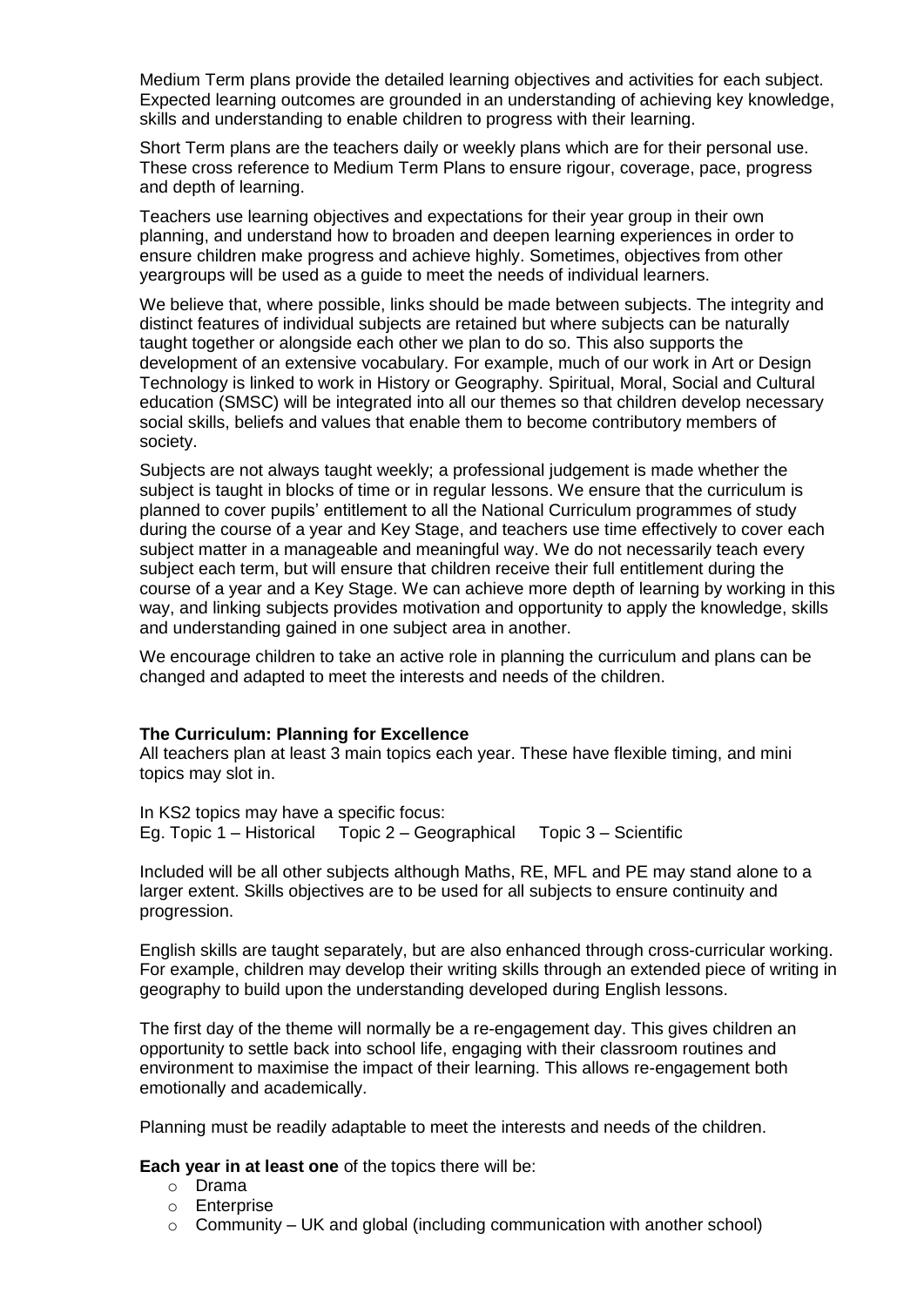- o Sustainability
- o Grow or make something and eat it
- o Visit or visitor

## **In each topic teachers will include** –

- o A book
- o Spiritual, social, moral and cultural development (SMSC and PSHCE)
- o Problem solving/thinking
- o Art, music, ICT, DT,
- o Children's personal focus
- o Deep learning

**Time** will be used flexibly to meet needs of children. This means that the length of topic and lesson can be trimmed or extended to meet learning needs of children. Teachers will consider:

- $\circ$  Time to think
- o Time to practise
- o Time to reflect
- o Time to review/revise
- o Time for deep learning
- o Time to respond to feedback

## **The emphasis in planning must be on:**

- $\checkmark$  Development of reading fluency and comprehension
- $\checkmark$  High expectations
- $\checkmark$  High standards and good progress for every child
- ✓ Opportunities to develop an extensive vocabulary
- ✓ Opportunities for 'deep learning'
- $\checkmark$  Opportunities for creativity
- ✓ Relevance
- ✓ Enjoyment!

# **Subjects:**

#### **English**

When children start our school, they embark upon a planned curriculum of synthetic phonics that will give them the skills to decode words and build their comprehension skills. We believe that these are essential for future lifelong learning.

We teach the full programmes of study as described in the National Curriculum: Spoken Language; Reading; Writing; Spelling, vocabulary, grammar and punctuation.

Reading is an essential skill that features throughout all other subject areas. We plan for children to develop their reading skills through repetition and regular rehearsal so that their fluency and comprehension is secure.

The use of English across the curriculum is very important and is specifically planned for linking the literacy objectives for the year group to the objectives of the other subject. Good quality writing, in particular, can be developed in all areas of the curriculum.

Speaking and Listening is an important element of our school curriculum and is developed through all subjects and we plan specifically to develop children's skills in this area.

Drama is taught within Literacy and alongside other subjects. The main drama focus for each class will be in the form of Class Assemblies and productions. A musical/drama production is performed twice a year: Foundation and KS1 at Christmas, KS2 in Summer. Some curriculum areas are very strongly represented at this time, particularly Drama, Dance, Music, Art and DT. PSHCE is also very strongly promoted as each child develops personal skills through this activity that they may not experience elsewhere. For some children it is their chance to shine on a stage for the first time.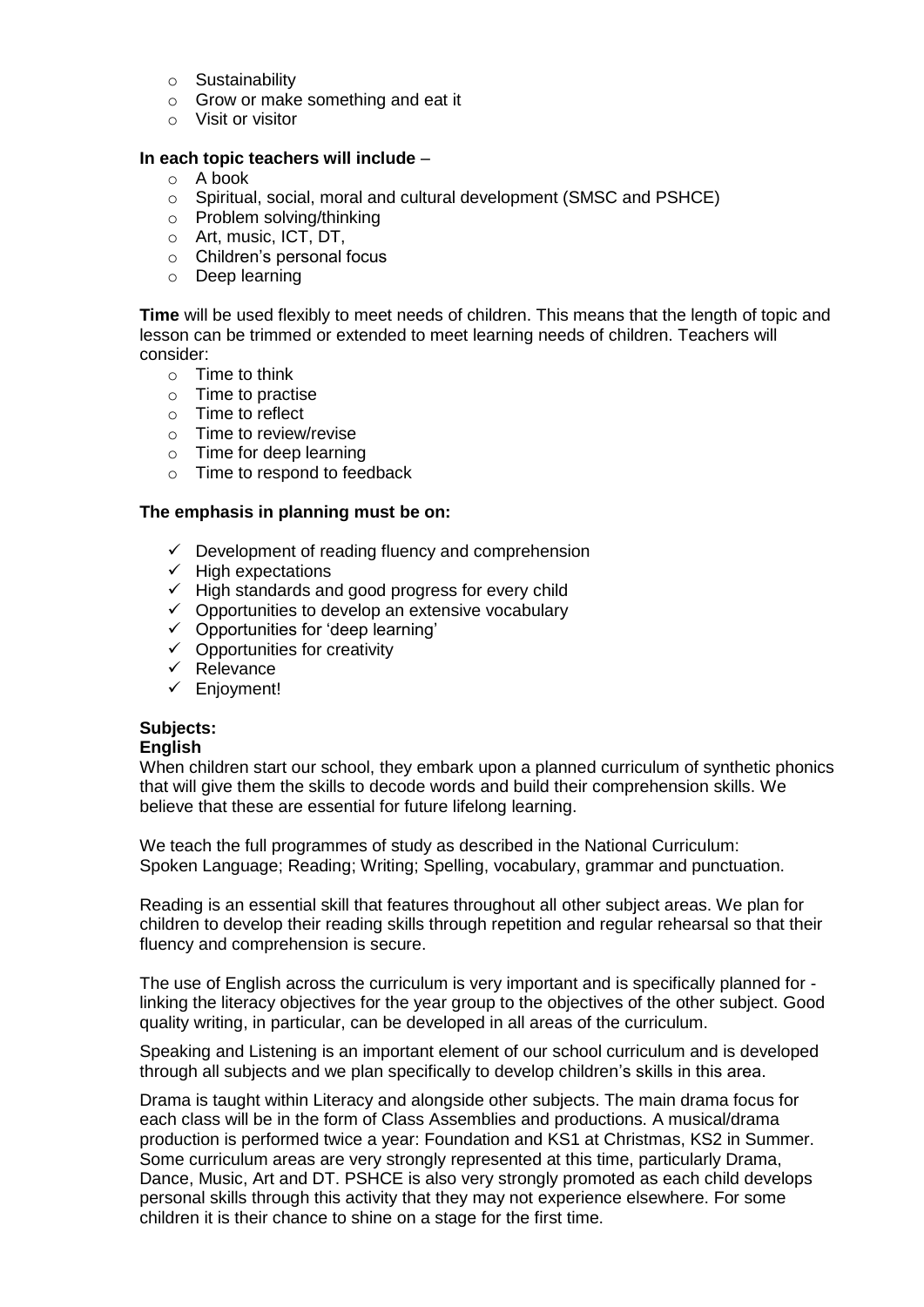## **Mathematics**

Maths is planned through learning objectives that ensure pupils develop the necessary knowledge and skills to meet the expectation of their yeargroup. These objectives ensure that understanding across the whole maths curriculum is developed, and children have planned opportunities to develop and apply their understanding of all strands of the curriculum in a range of contexts.

## **Science**

We teach Science broadly through the National Curriculum. Where possible, links are made to other subjects.

As well as ensuring pupils develop necessary knowledge of scientific concepts, vocabulary and enquiry, we ensure that there are opportunities to work scientifically.

## **Computing**

Some aspects of computing are taught as a discrete subject. However, where possible, links will be made to learning in all subjects and this is apparent in medium term plans.

## **Design Technology**

The programme of study for Design Technology is largely taught alongside other subjects. Children will have opportunities to investigate, design and make using a variety of equipment and resources. They will be taught to use tools appropriately and will have opportunities to develop their making skills in a variety of contexts. This will include preparing and making a range food, mainly savoury in nature.

## **Geography**

In geography teachers plan using the National Curriculum programme of study and learning objectives appropriate for the age and ability of the children. They will have opportunities to enhance their knowledge of different places as well as the physical and human features that have influenced those places.

#### **History**

Teachers ensure that the required knowledge content of the National Curriculum for History is properly covered and that there is clear progression in the skills and historical understanding through the school. We recognise the importance of teaching chronology and teachers ensure that they demonstrate how taught topics fit into a chronological framework.

#### **PE**

Teachers may use a variety of schemes of work to teach the programme of study for PE to provide the framework for progression and learning objectives/outcomes. Planned activities are taught both indoors and outside. Pupils develop skills and understanding in dance, gymnastics, invasion games, net & wall games, swimming and athletics. They also learn to be part of a team and co-operate with others. Opportunities for outdoor & adventurous activities that require resources that the school cannot provide are planned in conjunction with external providers; these may be part of a residential visit. Teachers will plan opportunities for competitive sport. These may involve competitions and tournaments against other schools.

#### **PSHCE**

Personal development is a very strong feature of our school. We believe that children should be happy and sociable and we work hard to develop their personal skills. We undertake mindfulness and wellbeing activities to promote this. It underpins all our teaching and pervades all areas of school life through the "hidden curriculum". Philosophy and the development of 'thinking skills' may be incorporated into our planning. We provide regular opportunities for children to develop spiritually through PSHCE as well as RE and collective worship.

PSHCE is also planned as an important subject using Health for Life and other resources where appropriate. Where possible and appropriate, links are made to other subjects. e.g. in Year 2 Science Health and Growth is linked to Healthy Food and Exercise in PSHCE.

# **Music**

A combination of resources is used to cover the full National Curriculum. Links are made to